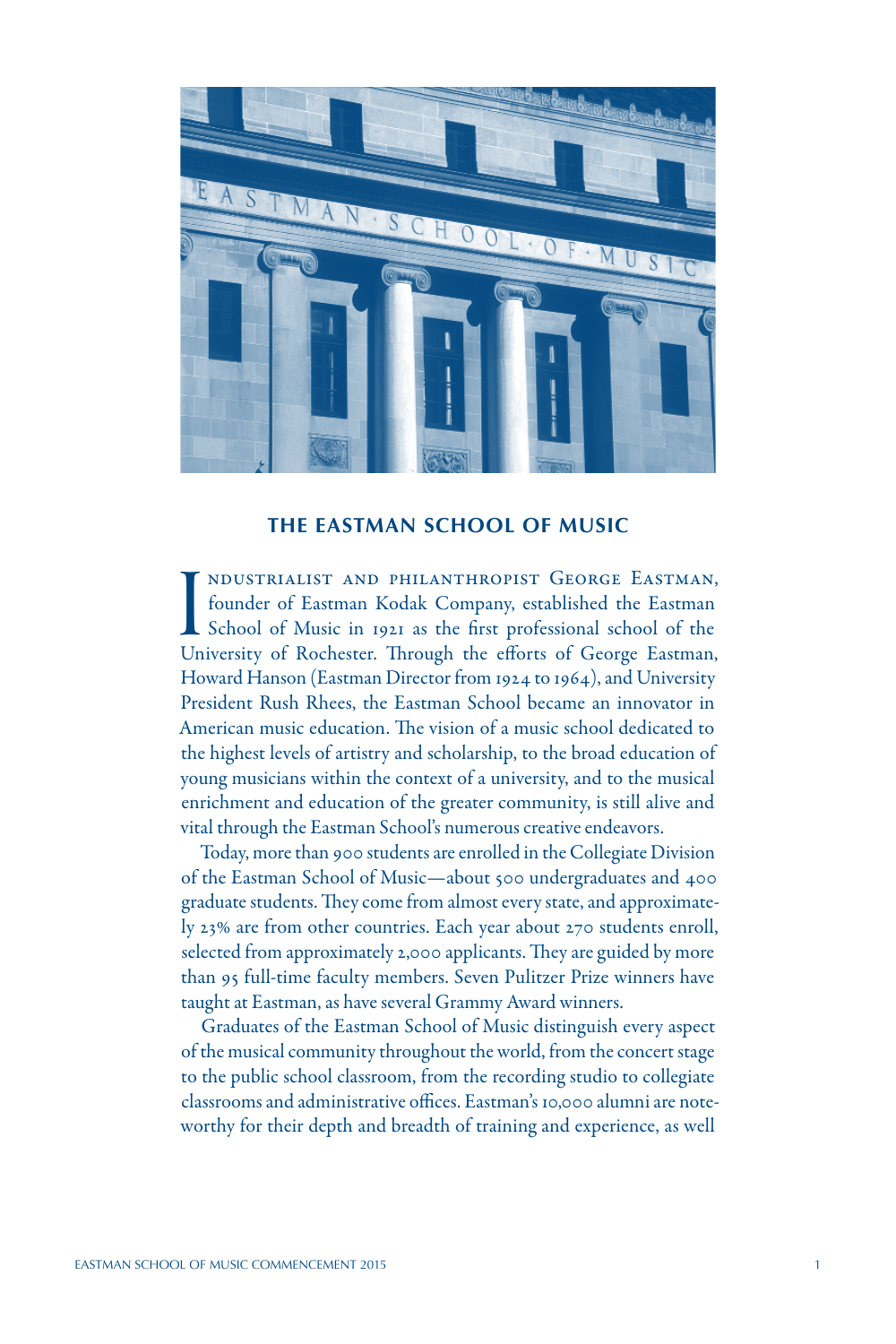

as for their willingness to assist current and graduating students in pursuing their careers.

In 1921, George Eastman articu lated his belief in the importance of music education: "The life of our com munities in the future needs what our schools of music and of other fine arts can give them. It is impossible to buy an appreciation of music. Yet, without appreciation, without the presence of a large body of people who understand

music and get enjoyment out of it, any attempt to develop the musical resources of any city is doomed to failure."

The Eastman Community Music School has been an integral part of the Eastman School from its beginning and is a centerpiece of George Eastman's grand vision "for the enrichment of community life." Approximately 1,600 area citizens, ranging in age from four months to over 90 years of age, enroll annually for classes, lessons, and ensembles in the ECMS. During summer session, approximately 250 students attend the community school from the extended Western New York region, as well as from all over the world. Close to 150 faculty members teach at the community school, half of whom are current Eastman graduate students. Each year some 25 to 35 Eastman Community Music School students are accepted to the Eastman School of Music.

George Eastman's vision, based on the fundamental power of music and its ability to change people's lives, remains the central focus of the Eastman School of Music's philosophy. During the Eastman School's 94-year history, the musical world has changed immensely, and the school is challenging its students to think broadly and imaginatively about the role of music and musicians in contemporary society. Eastman students learn not only technical proficiency and artistry, but also the specialized skills and diversified experiences they will need to draw on as they take their places among a new generation of musical and cultural leaders.

# **LIFETIME ACHIEVEMENT AWARD IN GRADUATE EDUCATION**

### **RALPH P. LOCKE** PROFESSOR OF MUSICOLOGY

RALPH P. LOCKE IS A PROFESSOR<br>
of Musicology at the University<br>
of Rochester's Eastman School of<br>
Music. He received his BA in music (cum of Musicology at the University of Rochester's Eastman School of laude) from Harvard University and his MA and PhD in the history and theory of music from University of Chicago.

Locke has focused his teaching and research on the social and cultural contexts in which Western music is com posed, performed, and debated. This has led him to relate music to such crucial aspects of human life as aesthetics, litera ture, politics, and religion.



Locke is a recognized authority on music in nineteenth-century France and Italy, and on the structures of musical life in the United States since 1860. In recent years he has focused primarily on the rela tionship between music and concepts of the exotic, as seen in operas (e.g., Cleopatra in Handel's *Giulio Cesare*, and Cio-Cio San in Puccini's *Madama Butterfly*) and instrumental works (e.g., Mozart's "Rondo alla turca" and Debussy's "Pagodas").

His four books include *Music, Musicians, and the Saint-Simonians*, the essay-collection, *Cultivating Music in America: Women Patrons and Activists since 1860* (co-editor Cyrilla Barr), and *Musical Exoticism: Images and Reflections.* The most recent, *Music and the Exotic from the Renaissance to Mozart*, has been praised as "magisterial" and as setting a "gold standard."

Six of Locke's articles have won the ASCAP-Deems Taylor Award for excellence in writing about music; yet another, on Verdi's *Aida*, was granted the H. Colin Slim award in 2007 from the American Musicological Society. *Eastman Studies in Music*, the book series that Locke edits for the University of Rochester Press, has produced more than 120 titles since its founding in 1994, with topics ranging from medi eval music to film scores.

*Presented at the Doctoral Degrees Ceremony.*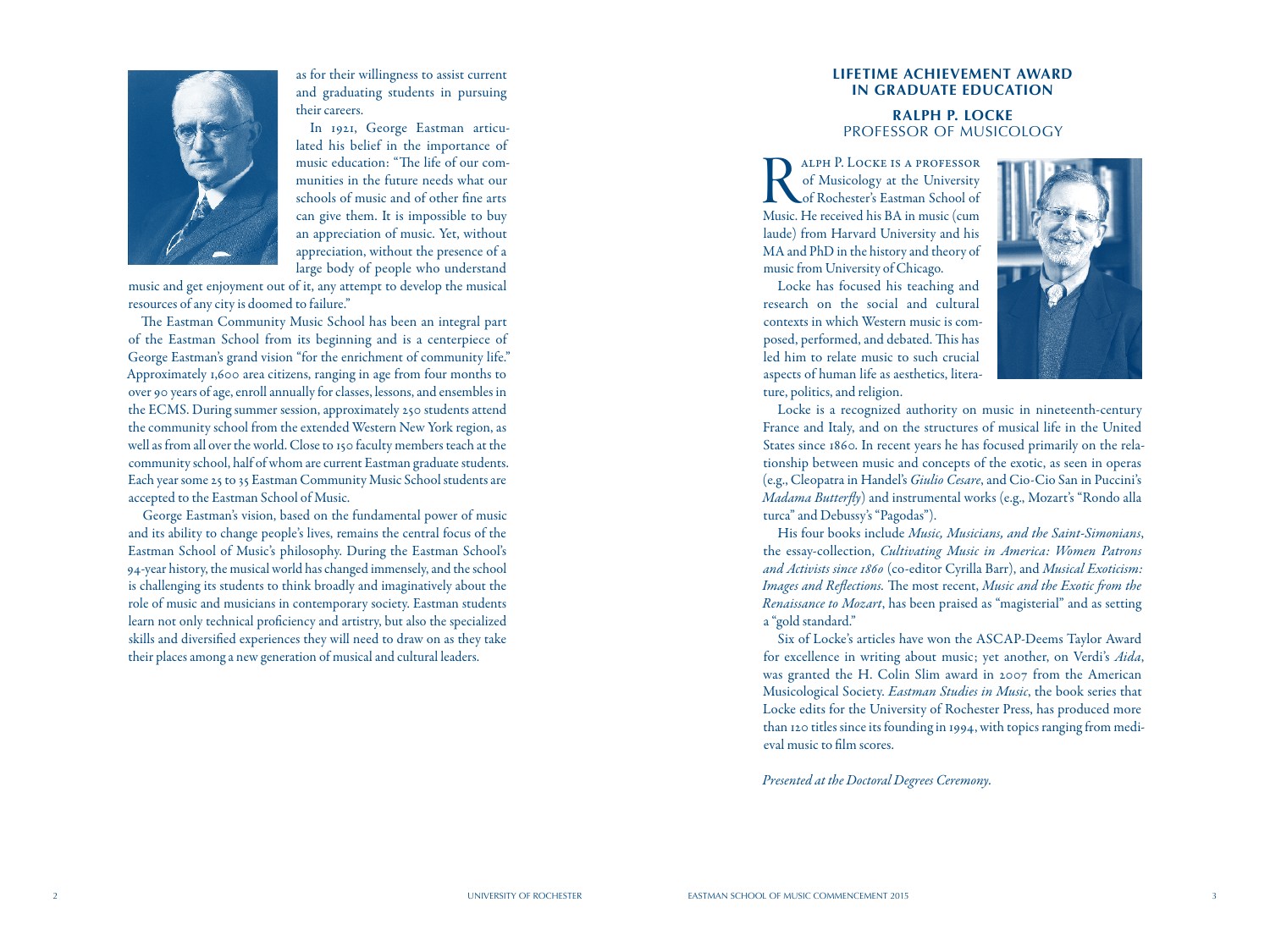#### **COMMENCEMENT SPEAKER EASTMAN SCHOOL OF MUSIC, DISTINGUISHED ALUMNI AWARD, 2015**

### **PAUL JOSEPH BURGETT, ESM-BM '68, MA '72, PHD '76** UNIVERSITY OF ROCHESTER VICE PRESIDENT, SENIOR ADVISOR TO THE PRESIDENT AND UNIVERSITY DEAN

MATIVE OF ST. LOUIS,<br>
Missouri, Paul Burgett has lived<br>
in Rochester for fifty years, hav-<br>
ing come in 1964 to the University of Missouri, Paul Burgett has lived in Rochester for fifty years, hav - Rochester's Eastman School of Music where he earned undergraduate and graduate degrees. His doctoral disserta tion treated the aesthetics of the music of Black Americans, a subject that continues to occupy him as a teacher and scholar.



He currently serves as vice presi dent, senior advisor to the president and University dean at the University of Rochester. In that capacity, he advises

the president on a host of University matters and represents his office among internal constituencies as well as alumni, civic and local commu nity constituencies. He is the principal interface between the president and students of schools across the University. As a faculty member in the music department of the University's College of Arts & Sciences, he teaches courses in the History of Jazz, the Music of Black Americans, and music appreciation. He is also an academic advisor to undergrad uates and advises several student organizations. In October 2014, the University's Board of Trustees honored his long service by nam ing the recently established Intercultural Center, the Paul J. Burgett Intercultural Center.

A serious student of University of Rochester history, he gives lectures on the subject locally and to alumni groups around the country through out the year. This interest is a natural outgrowth, as he likes to say, of having been at the University "since the earth's crust began to cool" and the inevitable curiosity about one's roots that results from that lengthy tenure. He has discovered that the University of Rochester's history is a rich story, replete with fascinating people and events over 165 years, whose efforts and circumstances combine to make it the vibrant institu tion it is.

Dr. Burgett's earlier professional appointments include: University of Rochester vice president, general secretary & senior advisor to the presi dent, vice president and University dean of students; dean of students at the Eastman School of Music; assistant professor of music at Nazareth College of Rochester; executive director of the Hochstein Memorial Music School; and music teacher in the Greece Central School District.

He is a former chairman of the board of trustees of the Strong Museum, former chair of the City of Rochester's Zoning Board of Appeals, and has served on the boards of directors of the Genesee Country Village and Museum, the Hillside Family of Agencies, the Arts and Cultural Council of Rochester, the YMCA of Greater Rochester, the United Way, the Urban League, the Hochstein Memorial Music School, and Young Audiences Inc. He currently serves on the inter national advisory board of the Center for Black Music Research at Columbia College Chicago, the Mt. Hope Family Center advisory board, and the Rochester Fringe Festival.

Respected and admired throughout the University of Rochester, the Paul Burgett Nursing Student Life Award is named in his honor. In 2014, the Paul Burgett Endowment was created by friends of Dr. Burgett with the goal of supporting activities that build community and connect students with the broader University.

Dr. Burgett is co-chair of the faculty-and-staff initiative for *The Meliora Challenge: The Campaign for the University of Rochester*. He and his spouse, Catherine Valentine, are Charter Members of the George Eastman Circle, the University's leadership annual giving society, and founding members of the Wilson Society, which celebrates individuals who have made a planned gift to the University.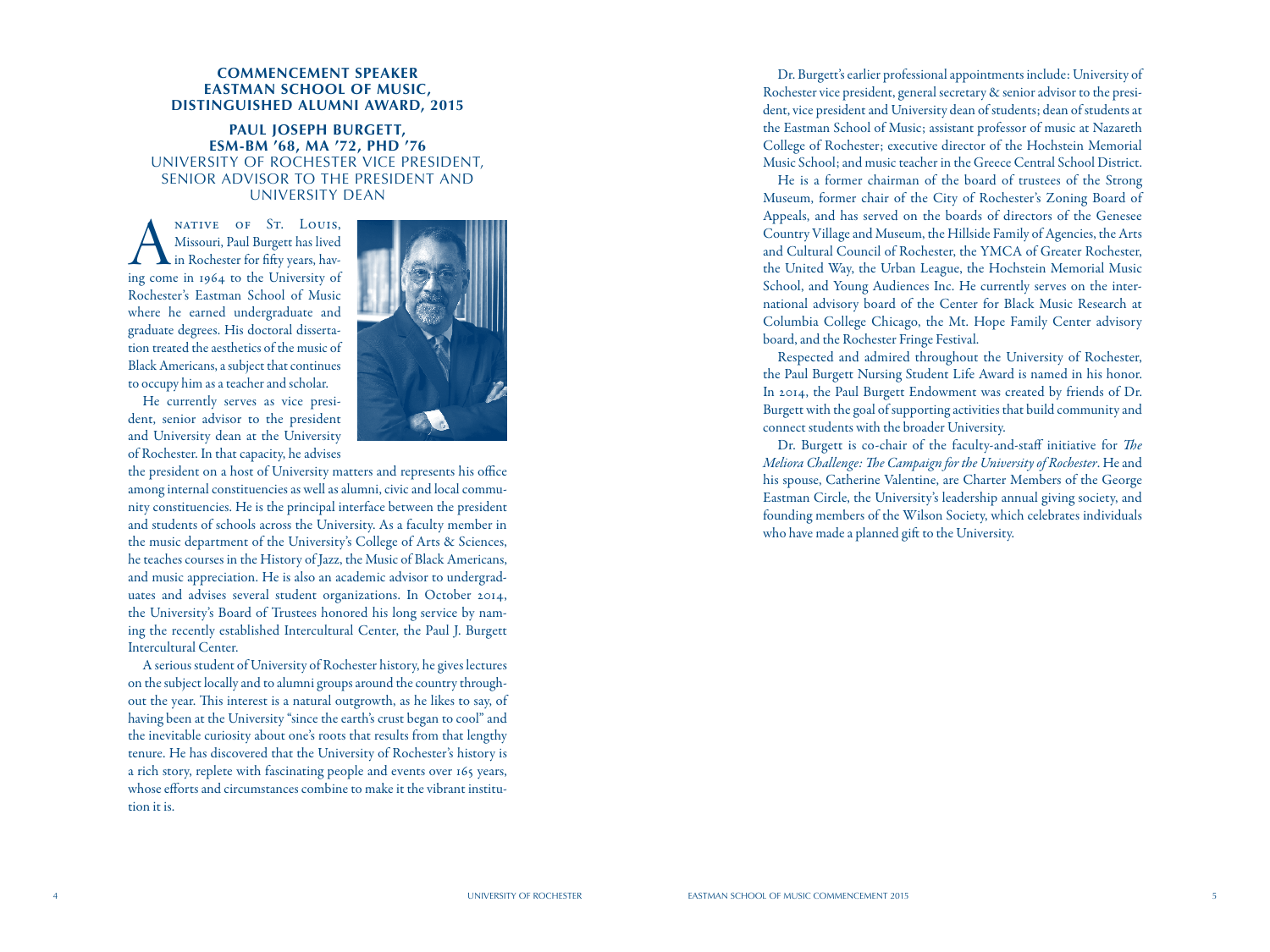#### **COMMENCEMENT CEREMONY SUNDAY, MAY 17, 2015**

#### *Joel Seligman, University President, Presiding*

#### Prelude

"Trombone Octet" —*Gordon Jacob* Allegro, Andante Sostenuto "Marienlieder" —*Johannes Brahms, arranged by Ralph Sauer, ESM BM '65, MM '65* Der englische Gruss, Marias Kirchgang, Marias Wallfahrt, Der Jäger "Ecce Sacerdos Magnus"—*Anton Bruckner, arranged by Stuart O'Neill* "Canzona for Eight Trombones"—*Walter Hartley, ESM BM '50, MM '51, PhD '53 Eastman Trombone Choir—Mark Kellogg, Larry Zalkind, Co-Directors*

#### Academic Processional

"Elsa's Procession to the Cathedral" (from *Lohengrin* ) *Richard Wagner, arranged by Wesley Hanson, ESM-DMA '76 Eastman Trombone Choir—Mark Kellogg, Larry Zalkind, Co-Directors*

#### Invocation

*Rev. Brian C. Cool '06 W The J. Nelson '55 and Joan Dutcher Hoffman '55 Director of Catholic Newman Community*

Welcome from the Board of Trustees *Edmund Hajim, Chairman, Board of Trustees*

Welcome from the University President *Joel Seligman, President*

Remarks from the Dean *Jamal J. Rossi, Joan and Martin Messinger Dean*

#### Recognition of Student Prizes and Awards

*Donna Brink Fox, Senior Associate Dean of Academic & Student Affairs (See insert in Commencement Program)*

Address by Eastman Students' Association President *Tanatchaya Chanphanitpornkit*

Presentation of Eisenhart Award for Excellence in Teaching *Jamal J. Rossi, Joan and Martin Messinger Dean*

Presentation of the Eastman Distinguished Alumni Award *Jamal J. Rossi, Joan and Martin Messinger Dean*

#### Address to Graduates

*Paul Joseph Burgett, ESM-BM '68, MA '72, PhD '76 Vice President, Senior Advisor to the President and University Dean*

Interlude "O Magnum Mysterium" —*Morton Lauridsen, arranged by Andrew Poirier Eastman Trombone Choir—Mark Kellogg, Larry Zalkind, Co-Directors*

> Recognition of Doctoral Students *Marie Rolf, Senior Associate Dean of Graduate Studies*

#### Conferring of Master's & Bachelor's Degrees

*Joel Seligman, President Presented by: Jamal J. Rossi, Joan and Martin Messinger Dean and Donna Brink Fox, Senior Associate Dean of Academic & Student Affairs*

Closing Remarks

*Jamal J. Rossi, Joan and Martin Messinger Dean*

#### Recessional

"Achieved is the Glorious Work" (from *The Creation* ) *Franz Joseph Haydn, arranged by Donald Miller, ESM-BM '55, MM '62 Eastman Trombone Choir —Mark Kellogg, Larry Zalkind, Co-Directors*

# **ext**

Academic Department Representatives Chamber Music—*Phillip Ying* Composition—*Robert D. Morris* Conducting and Ensembles—*Mark Davis Scatterday* Humanities—*Reinhild Steingröver* Jazz Studies and Contemporary Media—*Jeff Campbell* Music Education—*Christopher Azzara* Musicology—*Patrick Macey* Organ, Sacred Music and Historical Keyboards—*Edoardo Bellotti* Piano—*Nelita True* Strings, Harp and Guitar—*James VanDemark* Theory—*Steven Laitz* Voice and Opera—*Robert McIver* Woodwinds, Brass, Percussion—*Michael Burritt*

#### Marshals

Grand Marshal—*Ralph P. Locke* Associate Marshal—*Allan Schindler* Doctoral Marshals—*Joan Campbell Huguet, Emlyn Patience Johnson* Master's Marshal—S*pencer Matthew Reese* Undergraduate Marshal—*Elizabeth Marie Pilon*

#### Eastman Trombone Choir

*Joshua Aaron Becker, Nicholas Anthony Bulgarino, Christopher Wayne Clark, Aaron James Eckert, Philip Glick, Tanner Andrew Jackson, Mitchell Knight, Christopher Lindgren, Douglas Meng, Matthew Moran, Justin Michael Neely, Brennan Thomas Nelson, Abraham Nouri, Cynthia Nicole Plant, Paul Francis Radke, Austin Reid Richardson, Joshua Edney Schwark, Paul Joseph Seib, Eric Sweet, Timothy Taylor, Jonah Elliot Trout, Malcolm Williamson, Liam Watson Wilt, William Bruce Wortley*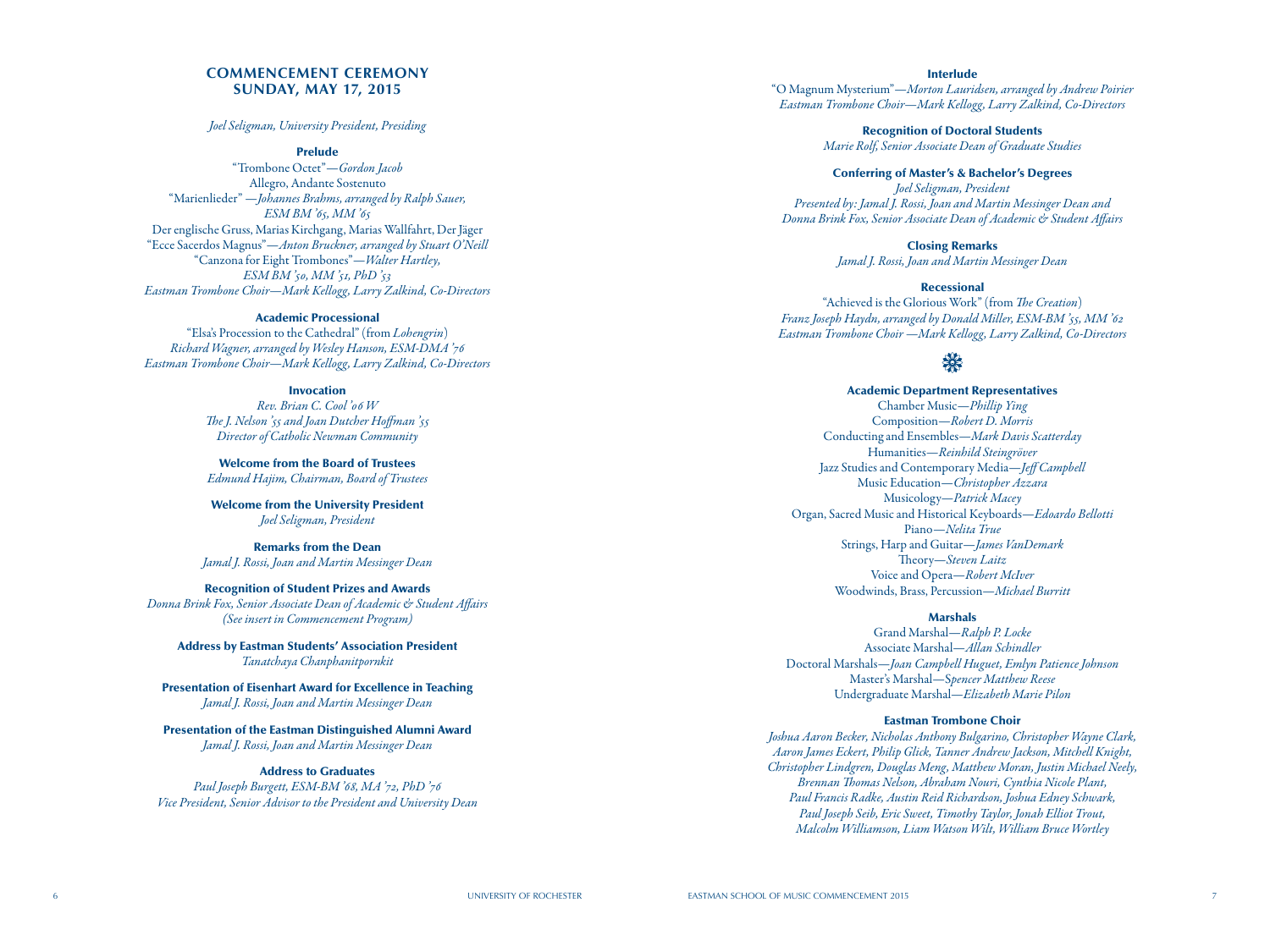# **CATHERINE FILENE SHOUSE ARTS LEADERSHIP PROGRAM CERTIFICATE**

THE ARTS LEADERSHIP PROGRAM (ALP), LAUNCHED BY<br>the Eastman School in Fall 1996 and being widely studied and<br>modeled by arts schools around the country, recognizes that<br>success as a professional musician requires more than the Eastman School in Fall 1996 and being widely studied and modeled by arts schools around the country, recognizes that success as a professional musician requires more than superb technical skills and artistry: Success also requires entrepreneurial savvy, strong communication skills, fluency with emerging technologies, commit ment to audience education, and public advocacy for music and the arts. Through a special curriculum, internship program, guest speaker series, and an undergraduate and graduate Certificate Program, the ALP prepares Eastman students to take charge of their career pros pects, and encourages them to provide leadership in the musical culture and marketplace.

Myles Jacob Boothroyd Aimee Lea Lillienstein Lydia Rose Consilvio Seo Hee Min Ben Fang Andrew O'Connor Kari Crystelle Francis Emily Ann Park Andrew Glade Gilchrist Spencer Matthew Reese Caitleen Jennings Kahn Lili Carter Sarayrah Ainsley Paige Kilgo Ji In Shin Bridget Jane Kinneary Audrey Quinn Snyder Blaire K.S. Koerner Sumner Thomas Truax Erin Ruth Lensing José Pedro Zenteno Katrina Marie Leshan

Lourdes Cossich Chelsea Alexandra Nelson Steven C. Humes Rachael Deanna Sanguinetti

# **CERTIFICATE IN COLLEGE AND/OR COMMUNITY MUSIC TEACHING**

IN RECOGNITION OF THE FACT THAT MUSICIANS WILL HAVE many opportunities to teach as a component of their careers, Eastman established the Certificate in College and/or Community Music Teaching in 2003. The program requires n recognition of the fact that musicians will have many opportunities to teach as a component of their careers, Eastman established the Certificate in College and/or Community explore the art of teaching through coursework and an internship under the mentoring of master teachers at Eastman.

*Certificate in College Music Teaching* Andrew Glade Gilchrist

### **CERTIFICATE IN WORLD MUSIC / ETHNOMUSICOLOGY DIPLOMA**

GROWING AWARENESS OF THE RICHNESS AND BEAUTY OF<br>non-western musics and the interrelatedness of all musical cultures<br>led the Eastman School to develop a Certificate Program in World<br>Music and a Diploma Program in Ethnomusic non-western musics and the interrelatedness of all musical cultures led the Eastman School to develop a Certificate Program in World Music and a Diploma Program in Ethnomusicology. These programs are open to both undergraduate and graduate students interested in learning more about the world's musical traditions and the people who create and perform them. In addition to enhancing the students' philosophical, politi cal, and musical understandings of today's world cultures, the Certificate in World Music and Ethnomusicology Diploma also develop practical, handson skills needed for today's job market, through coursework in music and anthropology, and through performance in Eastman's world music per forming ensembles, the Balinese gamelan, South Indian Drumming and the Zimbabwean mbira ensemble.

*Certificate in World Music Ethnomusicology Diploma* Jacqueline Cordova-Arrington Daniel Kosakoff Kohane

# **ORCHESTRAL STUDIES DIPLOMA IN STRINGS**

I<br>der nstituted by the Eastman School in 1999, and offered in partnership with the Rochester Philharmonic Orchestra (RPO), the Orchestral Studies Diploma in Strings prepares advanced stu dents for careers in today's competitive orchestral marketplace. At the heart of the program is the Orchestral Studies String Fellowship, which gives students performing experience with the RPO on ten classical sub scription concerts each year. Students also learn the non-performing, "behind the scenes" side of professional orchestras through internships in the orchestra's administrative offices and Arts Leadership courses taught by Eastman faculty and RPO musicians and staff.

Through this special curriculum that combines high artistic stan dards and practical experience, the program strives to prepare students for the professional worlds that they will be entering. It encourages them to become skilled and artistic instrumentalists, as well as creative, freethinking, and forward-looking leaders not only in orchestra-related issues, but also in music and music education in general.

Alexa Backer Ciciretti Wei-Ting Sun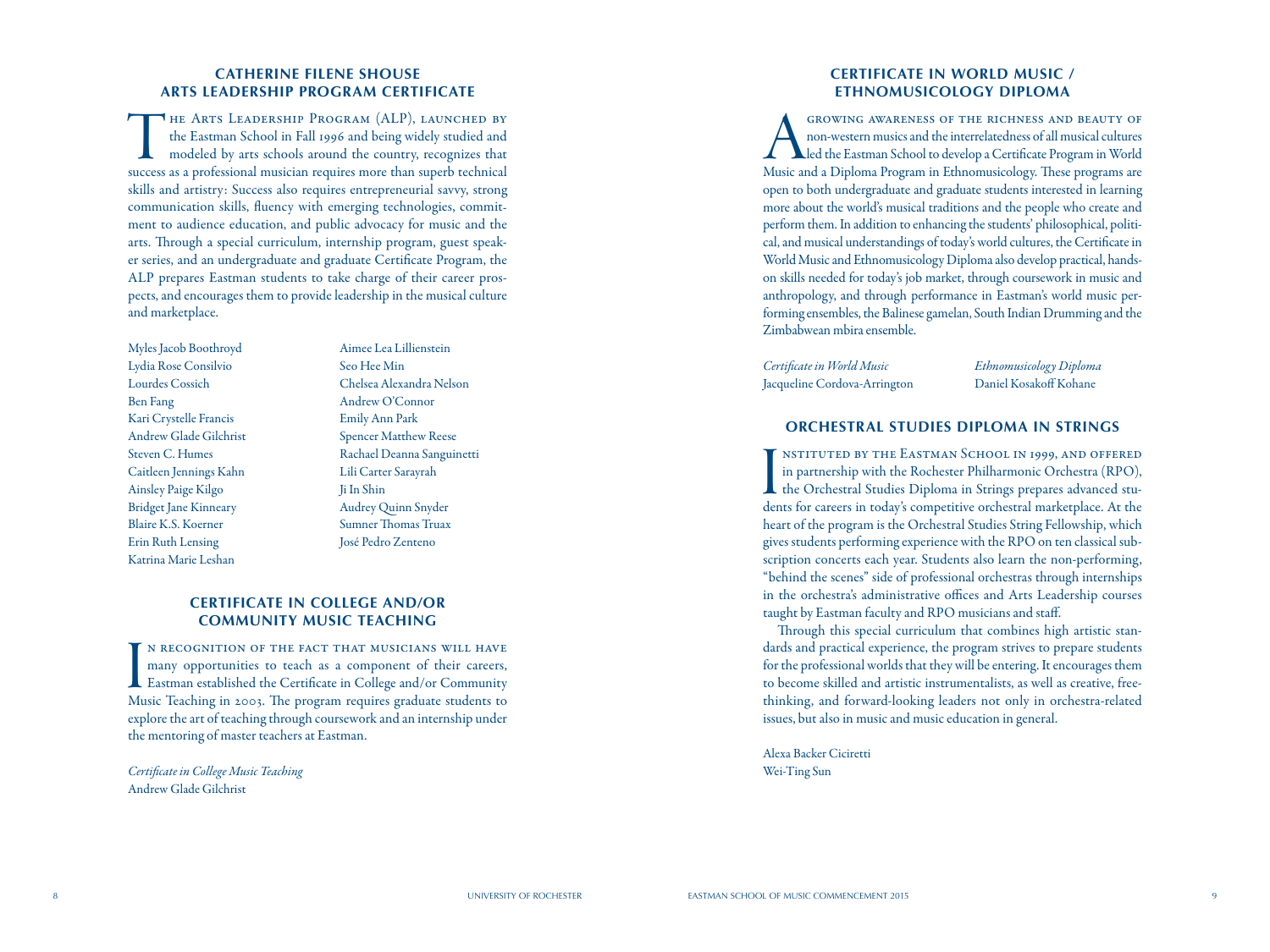# **PERFORMER'S CERTIFICATE**

**THE PERFORMER'S CERTIFICATE RECOGNIZES STUDENTS** who demonstrate outstanding performing ability. Nominated for this honor by their respective departments, the candidates present a special jury and recital.

William David Bard, *horn* Tyler James Bjerke, *horn* Abigail Marie Black, *horn* Brant Richard Blackard, *percussion* Myles Jacob Boothroyd, *saxophone* YiuTing Chik, *violin* Joshua Jay DePoint, *double bass* Luke Mackenzie Eckhoff, *clarinet* Steven Felix, *trumpet* Evan Joseph Fojtik, *flute* Sarah Jayne Gartin, *percussion* Thomas Edwin Gaynor, *organ* Margaret Helene Harper, *organ* Mark Lewis McLaughlin, *guitar* Seo Hee Min, *violin* Amanda Moreton, *bassoon*

Daniel Nistico, *guitar* Sarah Sacha Persichetti, *percussion* Derek Keegan Remes, *organ* Orphée Théodore Russell, *guitar* Zachary Thomas Sheets, *flute* Sheng-Chieh Shen, *clarinet* Daniel Jacob Stenziano, *saxophone* Sam Y. Um, *percussion* Austin Carl Wahl, *guitar* Katherine Marie Weintraub, *saxophone* Tyler Wiessner, *saxophone* William Bruce Wortley, *euphonium* Han Xie, *violin* Peiwei Xu, *violin* Mark Daniel Yee, *violoncello* Jiaqi Zhao, *saxophone*

### **PI KAPPA LAMBDA**

I KAPPA LAMBDA IS AN HONOR SOCIETY, THE ONLY MUSIC<br>organization recognized by the Association of College Honor<br>Societies. Founded in 1918 at Northwestern University, PKL is<br>dedicated to the fostering of scholarly interest organization recognized by the Association of College Honor Societies. Founded in 1918 at Northwestern University, PKL is dedicated to the fostering of scholarly interest in the theoretical and historical aspects of music, and to the pursuit of eminent achievement in performance, composition, music education and research. Eastman's Beta Pi Chapter was active from 1966 to 1988, and after a 25-year hiatus, was reactivated in 2013.

*Graduate Students* Jacek Blaszkiewicz Aimee Lea Lillienstein Nathaniel Thomas McEwen Daniel Raymond Pesca Spencer Matthew Reese Sarah Elizabeth Fuchs Sampson

*Undergraduate Students* Alicia Anne Elisabeth Ault Anna Johanna Jakoba Bekker Evan Joseph Fojtik Hannah Salome Harrow Ainsley Paige Kilgo Ji In Shin

# **SIGMA ALPHA IOTA**

S IGMA ALPHA IOTA IS AN ORGANIZATION WHICH PROMOTES<br>
interaction among those who share a commitment to music.<br>
Members of Sigma Alpha Iota are active in all areas of campus<br>
music and campus life, working closely with facu igma Alpha Iota is an organization which promotes interaction among those who share a commitment to music. Members of Sigma Alpha Iota are active in all areas of campus campus and community groups, music professionals and patrons.

*Collegiate Honor Award Scholastic Award* Andrea Marie McGaugh Linnea Ann Rowley

# **PHI BETA KAPPA**

THE PHI BETA KAPPA SOCIETY IS THE UNIVERSITY OF<br>Rochester's chapter of the nation's oldest and most prestigious<br>undergraduate honors organization. Founded in 1776, Phi Beta<br>Kappa invites for induction the most outstanding Rochester's chapter of the nation's oldest and most prestigious undergraduate honors organization. Founded in 1776, Phi Beta Kappa invites for induction the most outstanding students at America's leading colleges and universities. The Society champions the liberal arts—the humanities, the social sciences, and the natural sciences—in higher education and in society at large.

Carly Jessica Gordon Andrew Michael Melchionna Ji In Shin

# **KAUFFMAN ENTREPRENEURIAL YEAR (KEY) PROGRAM 2015 –2016**

THE KEY PROGRAM PROVIDES ACCEPTED STUDENTS WITH<br>the opportunity to devote one or two semesters, tuition-free, to<br>the study and/or practice of entrepreneurship. During this addi-<br>tional time at the University of Rochester, the opportunity to devote one or two semesters, tuition-free, to the study and/or practice of entrepreneurship. During this addi tional time at the University of Rochester, KEY students take courses, independent studies, and internships while devoting their energy toward transforming an idea into an enterprise that generates value. Although the students listed below will officially graduate next year, at the end of their fifth year, some have chosen to participate in today's ceremony to celebrate with family and friends.

Max Taylor Kanowitz Lisa Michelle Nickels Michael Anthony Staffeldt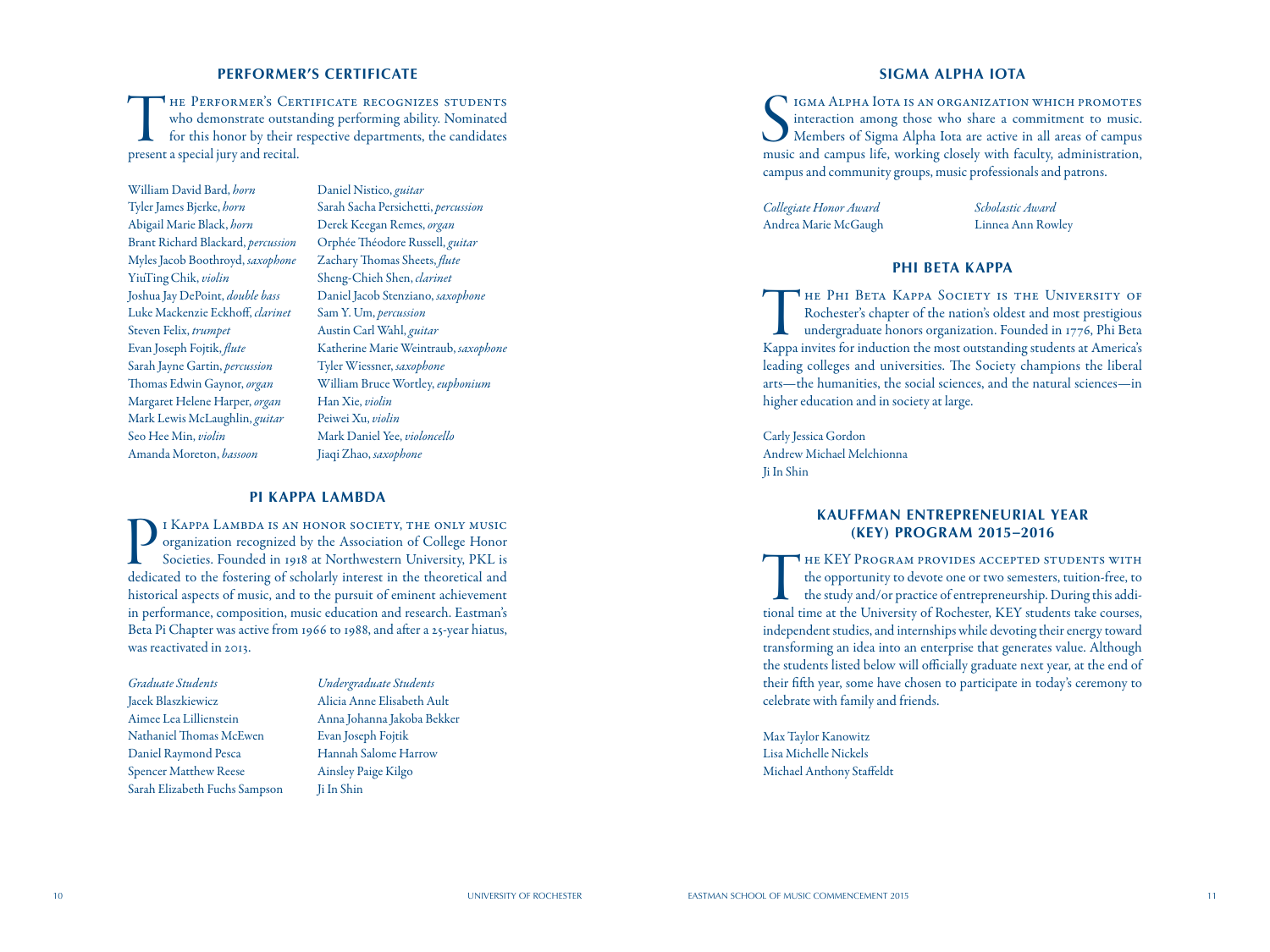# **TAKE FIVE SCHOLARS 2015 –2016**

SER INCE ITS INCEPTION IN 1986, OVER 1,100 STUDENTS HAVE<br>
received one or two tuition-free terms through the University's<br>
Take Five Scholars Program to complete additional coursework<br>
that enriches their undergraduate edu INCE ITS INCEPTION IN 1986, OVER 1,100 STUDENTS HAVE received one or two tuition-free terms through the University's Take Five Scholars Program to complete additional coursework ed below will officially graduate next year, at the end of their fifth year, some have chosen to participate in today's ceremony to celebrate with family and friends.

Elizabeth Allen Noble Qing Carol Xiong

### **BACHELOR OF MUSIC DEGREE CANDIDATES**

Mai Abe, *Applied Music (Clarinet)* Brad Damian Alexander, *Applied Music (Voice)* Chan Song An, *Applied Music (Violoncello)* Meilun An, *Applied Music (Piano)* Heather Joy Anderson, *Applied Music (Violoncello), with High Distinction* Ariadne Antipa, *Applied Music (Piano), with Distinction* Alicia Anne Elisabeth Ault, *Applied Music (Voice), with High Distinction* Sae Hae Bae, *Applied Music (Piano)* William David Bard, *Applied Music (Horn)* Anna Johanna Jakoba Bekker, *Applied Music (Voice), with Highest Distinction* Ellen Jessica Bergeron, *Applied Music (Violin)/Music Education-Instrumental* Abigail Marie Black, *Applied Music (Horn)/Music Education-Instrumental* Piero Alexander Bonamico, *Music Education-Vocal* Alexander Jake Brickel, *Applied Music (Voice)* Evan Burrus, *Jazz Studies and Contemporary Media* Tanatchaya Chanphanitpornkit, *Music Education-Instrumental* Yuxuan Chen, *Applied Music (Violin)* YiuTing Chik, *Applied Music (Violin)* Kristen Cho, *Applied Music (Organ)* Jim-Isaac Chan Chua, *Applied Music (Piano)* Julian Bell Clement, *Applied Music (Bassoon), with Distinction* Lydia Rose Consilvio, *Applied Music (Oboe), with High Distinction* Matthew Vincent Cox, *Applied Music (Viola)—Major; American Sign Language—Minor* Michael Charles Craig, *Jazz Studies and Contemporary Media* Kara Allison Cregin, *Applied Music (Voice)—Major; Italian—Minor* Michael Spaulding Davis, *Applied Music (Voice)* Sarah Beth Deay, *Applied Music (Flute), with High Distinction* Joshua Jay DePoint, *Applied Music (Double Bass)* Carolina Mercedes Diaz, *Applied Music (Viola)/Music Education-Instrumental—Major; American Sign Language—Minor* Keegan William Donlon, *Applied Music (Viola)* Christopher James Doser, *Applied Music (Saxophone)/Music Education-Instrumental* Luke Mackenzie Eckhoff, *Applied Music (Clarinet), with Highest Distinction* Jarryd Victor Elias, *Applied Music (Percussion)* Ben Fang, *Applied Music (Guitar)* Danika Kimberlee Richei Felty, *Applied Music (Voice)* Bevin Ann Flemming, *Applied Music (Horn)* Evan Joseph Fojtik, *Applied Music (Flute), with High Distinction* David Fraser, *Applied Music (Euphonium)/Music Education-Instrumental* Samuel Steven Fraser, *Applied Music (Bassoon)* Ben George Fried, *Applied Music (Violoncello)*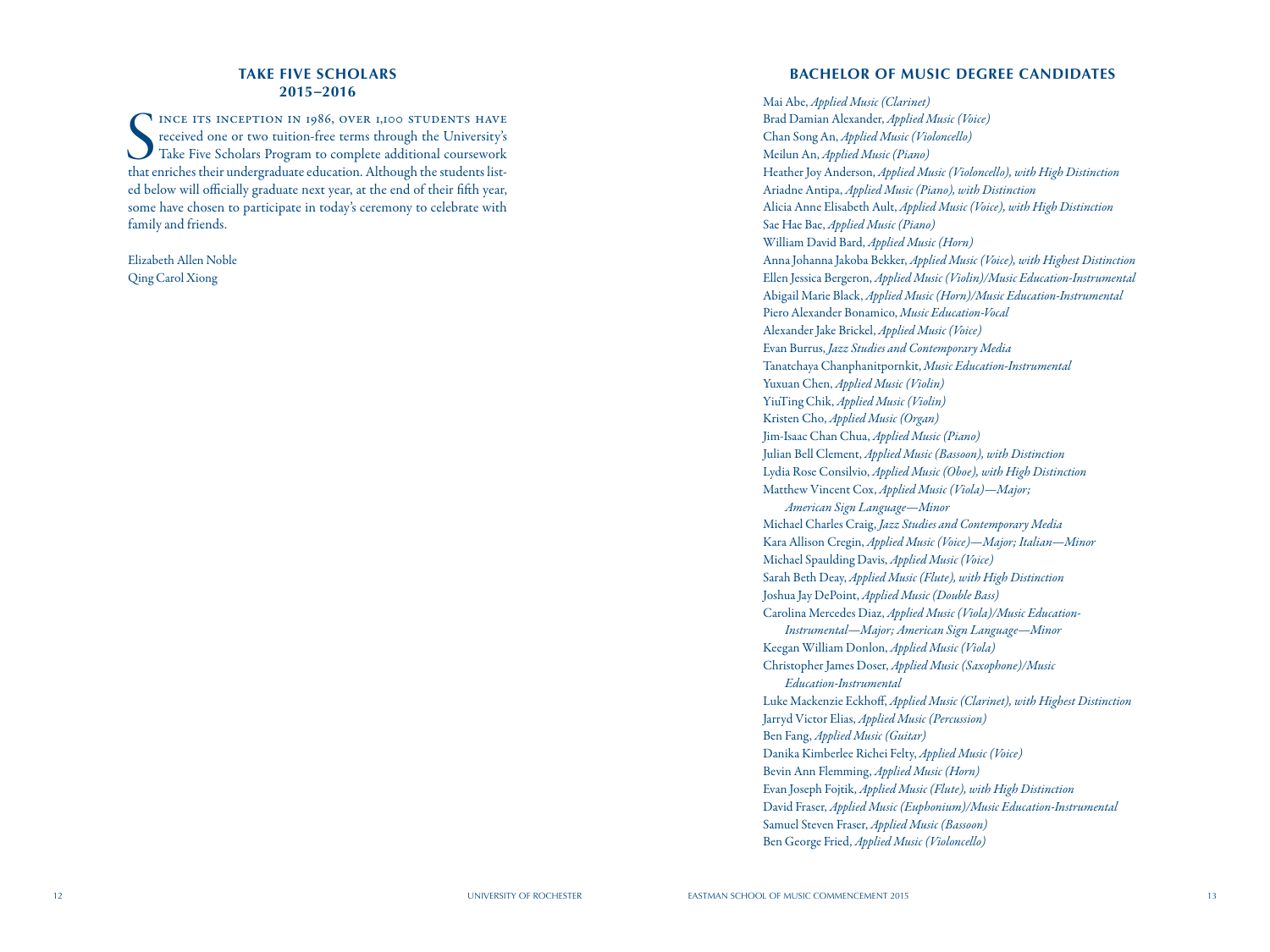Rebecca Dorothy Galick, *Applied Music (Voice)* Nicholas Ritchie German, *Music Education-Instrumental* Molly Germer, *Applied Music (Violin), with Distinction* Micah Behzad Gharavi, *Applied Music (Bassoon), with Distinction* Daniel Giacobbe, *Applied Music (Clarinet)* Karl Yeats Gilbert, *Applied Music (Euphonium)/Music Education-Instrumental* Audrey Kristine Girton, *Applied Music (Double Bass)/Music Education-Instrumental* Carly Jessica Gordon, *Applied Music (Oboe), with High Distinction* Madison Kearsley Greenstone, *Applied Music (Clarinet)* Matthew Martin Gregoire, *Applied Music (Bassoon), with Distinction* Samuel Isaac Grosby, *Applied Music (Voice)* Matthew Justin Hancock, *Applied Music (Voice)* Hannah Salome Harrow, *Applied Music (Voice), with High Distinction* Shoghi Devyn Hayes, *Jazz Studies and Contemporary Media, with Distinction* Joshua Huang, *Applied Music (Violin)* Paige M. Kiefner, *Applied Music (Voice)* Ainsley Paige Kilgo, *Applied Music (Saxophone)/Music Education-Instrumental, with High Distinction* Hyeon Soon Kim, *Applied Music (Clarinet)* Bridget Jane Kinneary, *Applied Music (Viola)/Music Education-Instrumental, with Distinction* Maria Evans Lacey, *Applied Music (Voice), with Distinction* Brendan Adair Lanighan, *Jazz Studies and Contemporary Media/Music Education-Instrumental, with Distinction* Emiliano Zapata Lasansky, *Jazz Studies and Contemporary Media* Brian Lee, *Applied Music (Violin)* Eleanor Jean Lee, *Applied Music (Violoncello), with Distinction* Ji-Yeon Lee, *Applied Music (Violin), with Distinction* Philip Lee, *Applied Music (Violoncello)* Shengming Liang, *Applied Music (Violin)* Sean Michael Lowery, *Applied Music (Percussion)/Music Education-Instrumental, with Distinction* Andrew Charles Maskiell, *Applied Music (Viola), with Distinction* Kathleen Mary McAuliffe, *Applied Music (Harp), with Distinction—Major; Italian—Minor* Andrea Marie McGaugh, *Applied Music (Voice)/Music Education-Vocal* Keenan Montieth McKoy, *Applied Music (Saxophone)/Music Education-Instrumental* Mark Lewis McLaughlin, *Applied Music (Guitar)* Bradley Scott McMurray, *Music Education-General* Andrew Michael Melchionna, *Applied Music (Tuba), with High Distinction* Abby Foy Middleton, *Applied Music (Voice), with Distinction* Neil Alexander Miller, *Applied Music (Violin)*

Seo Hee Min, *Applied Music (Violin)* Gabrielle Angeline Monachino, *Applied Music (Violin)* Kara Elizabeth Mulder, *Applied Music (Voice)* Heihachiro Nakashima, *Applied Music (Violin)* Chelsea Alexandra Nelson, *Applied Music (Horn)* Mary-Anne Ng, *Applied Music (Violin), with High Distinction* Andrew O'Connor, *Applied Music (Double Bass)—Major; History—Minor* Jae Yeon Jaynee Park, *Applied Music (Violin), with Distinction* Emily Ann Park, *Applied Music (Percussion)/Music Education-Instrumental, with Distinction* Sarah Sacha Persichetti, *Applied Music (Percussion)* Jack Peterson, *Applied Music (Violoncello)* Elizabeth Marie Pilon, *Applied Music (Voice), with High Distinction* Benjamin Thomas Pochily, *Applied Music (Viola), with Highest Distinction* Jarrett Logan Porter, *Applied Music (Voice)* Andrew Mine Psarris, *Applied Music (Trumpet)* Paul Francis Radke, *Applied Music (Trombone), with Highest Distinction* Austin Reid Richardson, *Applied Music (Trombone)* Jacinda Kathryn Ripley, *Applied Music (Trumpet)* Evan Coble Roberts, *Applied Music (Voice)* Victor Felix Ronchetti, *Applied Music (Violin)* Linnea Ann Rowley, *Applied Music (Oboe), with Distinction—Major; German—Minor* Mintra Rungruengsorakarn, *Applied Music (Piano)* Orphée Théodore Russell, *Applied Music (Guitar)* Rachael Deanna Sanguinetti, *Music Education-Vocal/Musical Arts—Major; Psychology as a Social Science—Minor* Lili Carter Sarayrah, *Applied Music (Violin), with High Distinction* Sheng-Chieh Shen, *Applied Music (Clarinet)* Ji In Shin, *Applied Music (Violoncello), with High Distinction* Sarah Beth Simko, *Applied Music (Organ), with Distinction* Sara Marie Sommerer, *Applied Music (Voice), with Distinction* Jacob Edward Stebly, *Applied Music (Voice)* Thomas Walter Steigerwald, *Applied Music (Piano)* Daniel Jacob Stenziano, *Applied Music (Saxophone)/Music Education-Instrumental* Matthew Robert Swensen, *Applied Music (Voice)* Katherine Henoch Tepper, *Music Education-Vocal* Katelan Tran Terrell, *Applied Music (Piano)* Sam Y. Um, *Applied Music (Percussion)* Brian Voelz, *Applied Music (Trumpet)* Austin Carl Wahl, *Applied Music (Guitar), with Distinction* Chenyu Wang, *Applied Music (Piano), with Distinction* Wanyi Wang, *Applied Music (Piano)*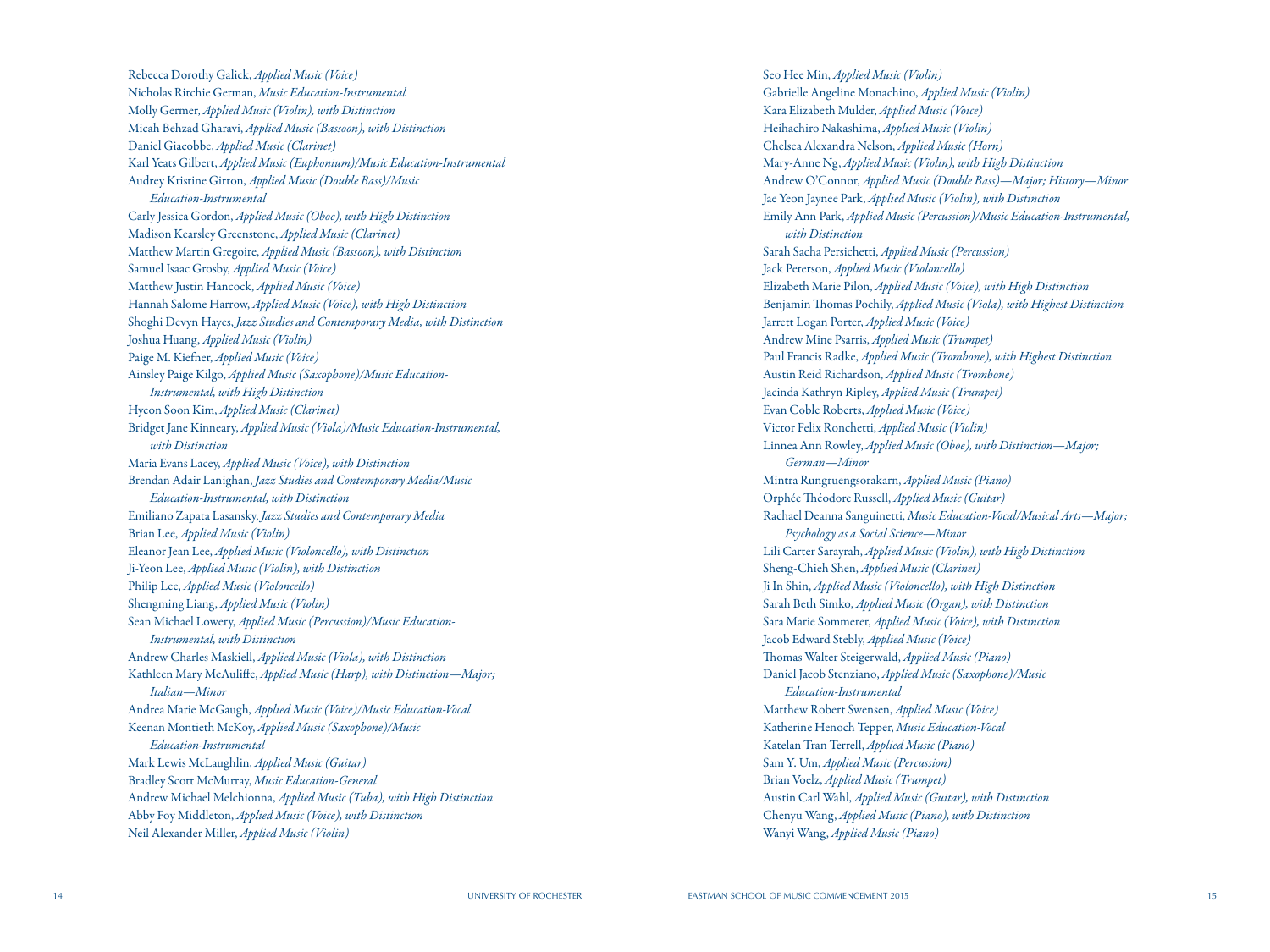Brian A. White, *Music Education-Instrumental* Tyler Nicholas Wiessner, *Applied Music (Saxophone)/Music Education-Instrumental* Jessica Wilder Hart Wilbee, *Applied Music (Harp)* Malcolm Williamson, *Applied Music (Trombone)* King Sum Wong, *Applied Music (Violin), with Distinction* William Bruce Wortley, *Applied Music (Euphonium)* Han Xie, *Applied Music (Violin)* Christina P.L. Yee, *Applied Music (Violin), with Distinction* José Pedro Zenteno, *Applied Music (Piano)—Major; Business—Minor* Melissa Yung Zgouridi, *Applied Music (Voice)/Musical Arts—Major; French—Minor* Jiaqi Zhao, *Applied Music (Saxophone)*

#### **MASTER OF ARTS DEGREE CANDIDATES**

Matthew Thomas Evans, *Pedagogy of Music Theory* Kari Crystelle Francis, *Music Education* Anna Jeanne Fulton, *Music Theory* Hannah Mary Garfield, *Music Education* David E. Geary, *Pedagogy of Music Theory* Joong Han Jung, *Pedagogy of Music Theory* Sarah Elizabeth Klevorn, *Music Education (March 13, 2015)* Daniel Kosakoff Kohane, *Music Composition (March 13, 2015)* Catherine Ann Legge, *Pedagogy of Music Theory* Elaina Brooke McKie, *Pedagogy of Music Theory* David Clay Mettens, *Music Composition* Kevin Galen Murray, *Music Education* Joseph Chi-Sing Siu, *Music Theory* Megan Ann Steigerwald, *Musicology* Alexis Ann VanZalen, *Musicology*

#### **MASTER OF MUSIC DEGREE CANDIDATES**

Matthew Harvard Adrian, *Performance and Literature (Voice)* Ryaan Ahmed, *Early Music* San Sung Aum, *Performance and Literature (Piano)* Joel David Balzun, *Performance and Literature (Voice)* Suren Patrick Barry, *Performance and Literature (Piano)* Sarah Elizabeth Bertrand, *Performance and Literature (Voice)* Tyler James Bjerke, *Performance and Literature (Horn)* Brant Richard Blackard, *Performance and Literature (Percussion)* Myles Jacob Boothroyd, *Performance and Literature (Saxophone)* Liliana Natalie Buickians, *Performance and Literature (Voice)*

Emily Alicia Cantrell, *Performance and Literature (Viola)* Xin Chang, *Piano Accompanying and Chamber Music (October 17, 2014)* Theresa Chen, *Jazz Studies and Contemporary Media* Nicole Lynn Christian, *Performance and Literature (Viola)* Candice Chung, *Performance and Literature (Voice)* Hanna Chung, *Piano Accompanying and Chamber Music* Alexa Backer Ciciretti, *Performance and Literature (Violoncello)* Gabriel Luke Condon, *Jazz Studies and Contemporary Media* Lourdes Cossich, *Music Education* Steven Charles Felix, *Performance and Literature (Trumpet)* Elizabeth Ann Fildes, *Performance and Literature (Voice)* Lindsay Stefanie Fredrickson, *Performance and Literature (Clarinet)* Sarah Jayne Gartin, *Performance and Literature (Percussion)* Thomas Edwin Gaynor, *Performance and Literature (Organ) (October 17, 2014)* Lucas Alexander Goodman, *Performance and Literature (Viola)* Christen Stephanie Greer, *Performance and Literature (Violin)* Timothy Garth Harris, *Performance and Literature (Saxophone)* Emily E. Hart, *Performance and Literature (Oboe)* Mark Odell Helms, *Conducting* Francisco Alfonso Hernández Mendoza, *Performance and Literature (Piano)* Samuel John Holmberg, *Performance and Literature (Organ) (October 17, 2014)* Ting Laurina Hong, *Piano Accompanying and Chamber Music* Steven C. Humes, *Performance and Literature (Voice)* Soohyun Juhn, *Performance and Literature (Violoncello)* Caitleen Jennings Kahn, *Performance and Literature (Voice)* Leah Marie Kettelkamp, *Performance and Literature (Violin)/Music Education* Hanna Kim, *Conducting* Joanna H. Kim, *Performance and Literature (Voice)/Music Education (October 17, 2014)* Su Hyun Kim, *Performance and Literature (Piano)* Blaire K.S. Koerner, *Performance and Literature (Bassoon)* Thaya Kongpakpaisarn, *Performance and Literature (Piano)* Hannah Marjorie Kurth, *Performance and Literature (Voice)* Shing Fung Kwok, *Performance and Literature (Violin)* Evelyn Wing-Yan Lam, *Performance and Literature (Piano)* Cheuk Hey Sanders Lau, *Conducting* Christine Jina Lee, *Performance and Literature (Violoncello)* Soeun Lee, *Performance and Literature (Piano)* Erin Ruth Lensing, *Performance and Literature (Oboe)* Katrina Marie Leshan, *Performance and Literature (Guitar)* Shanshan Li, *Music Education* Aimee Lea Lillienstein, *Music Education* Benjamin Luke Liu, *Performance and Literature (Piano)* Christopher Joseph Longo, *Performance and Literature (Voice)*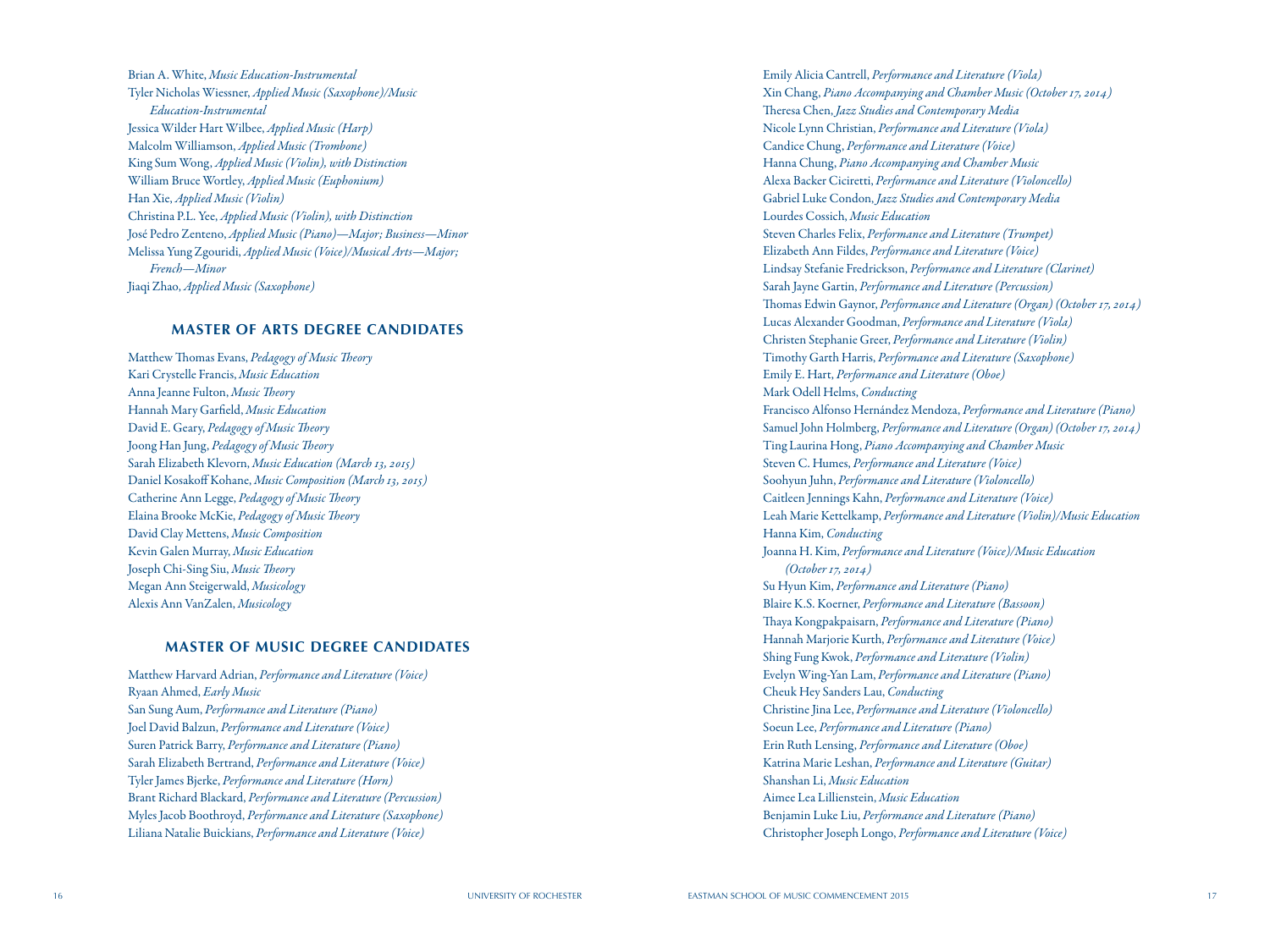Wenjie Lu, *Performance and Literature (Piano)* Hanbo Ma, *Performance and Literature (Piano)* Alex James Mayon, *Performance and Literature (Trumpet)* Nathaniel Thomas McEwen, *Performance and Literature (Voice)* Tsz Wai Mok, *Performance and Literature (Voice)* Haley Louise Moore, *Music Education* Megan Siobhan Moore, *Performance and Literature (Voice)* Amanda Moreton, *Performance and Literature (Bassoon)* Whitney Morrison, *Performance and Literature (Voice) (March 13, 2015)* Dasom Nam, *Performance and Literature (Clarinet)* Rachel Anne Neece, *Performance and Literature (Guitar)* Joshua Dean Ooms, *Performance and Literature (Voice)* Brian Park, *Performance and Literature (Piano)* Jessica Tortorici Perry, *Music Education (October 17, 2014)* Erika Maria Pinkerton, *Performance and Literature (Violin)* Charles Pokorny, *Performance and Literature (Double Bass)* Jeremy James Potts, *Performance and Literature (Violin)* Spencer Matthew Reese, *Opera - Stage Directing* Siqi Ren, *Performance and Literature (Violin)* Hannah Grace Roberts, *Performance and Literature (Voice)* Alyssa Marie Roggow, *Performance and Literature (Viola)* Caitlin Elizabeth Ruddy, *Performance and Literature (Voice)* Paul Joseph Seib, *Performance and Literature (Trombone)* Kristina Alicia Setka, *Performance and Literature (Clarinet)* Elizabeth Sergeevna Sharonov, *Performance and Literature (Voice)* Michael Benjamin Sherman, *Jazz Studies and Contemporary Media* Marla Gayle Smith, *Performance and Literature (Flute)* Audrey Quinn Snyder, *Performance and Literature (Violoncello)* Vladimir Soloviev, *Performance and Literature (Piano)* Jiao Sun, *Performance and Literature (Piano)* Wei-Ting Sun, *Performance and Literature (Violoncello)* Wendy Wan Ni Toh, *Performance and Literature (Violin) (March 13, 2015)* Sumner Thomas Truax, *Performance and Literature (Saxophone)* Eli Michio Uttal-Veroff, *Jazz Studies and Contemporary Media* Isaac Edward Wenger, *Performance and Literature (Voice)* Jonathan Wintringham, *Performance and Literature (Saxophone) (October 17, 2014)* Peiwei Xu, *Performance and Literature (Violin)* Mark Daniel Yee, *Performance and Literature (Violoncello)* Dhayoung Yoon, *Performance and Literature (Piano)*

### **DOCTOR OF MUSICAL ARTS DEGREE AWARDED MAY 16, 2015**

Ben David Aronson, *Performance and Literature (Trombone) (March 13, 2015)* Benjamin Scott Bishop, *Jazz Studies and Contemporary Media* David Thomas Bruestle, *Performance and Literature (Trombone)* Timothy Michael Burns, *Piano Accompanying and Chamber Music (October 17, 2014)* Jacqueline Cordova-Arrington, *Performance and Literature (Flute)* Josinaldo Maria da Costa Filho, *Performance and Literature (Guitar)* Kendall T. Crane, *Jazz Studies and Contemporary Media (March 13, 2015)* Matthew Thomas Evans, *Performance and Literature (Saxophone)* Andrew Glade Gilchrist, *Performance and Literature (Voice)* Hilary Elizabeth Glen, *Performance and Literature (Violoncello)* Margaret Helene Harper, *Performance and Literature (Organ)* Dieter Hennings Yeomans, *Performance and Literature (Guitar)/Early Music* C. Aaron James, *Performance and Literature (Organ) (March 13, 2015)* Se-Hee Jin, *Performance and Literature (Piano)* Emlyn Patience Johnson, *Performance and Literature (Flute) (March 13, 2015)* Jungho Kim, *Conducting* Sun Min Kim, *Performance and Literature (Piano) (October 17, 2014)* Olga Krayterman, *Performance and Literature (Piano) (March 13, 2015)* Eunhae Grace Lee, *Performance and Literature (Piano)* Marcelo Gama e Mello Magalhães Pinto, *Jazz Studies and Contemporary Media (March 13, 2015)* Thomas Mueller, *Performance and Literature (Organ) (October 17, 2014)* Eric Rieger, *Performance and Literature (Voice) (March 13, 2015)* Alexandra Shatalov, *Performance and Literature (Oboe) (October 17, 2014)* William Cahill Smith, *Performance and Literature (Piano) (October 17, 2014)* Matthew Todd Swihart, *Performance and Literature (Trumpet)* David Joel Tayloe, *Performance and Literature (Voice) (March 13, 2015)* Chaowen Ting, *Conducting (October 17, 2014)* Shigefumi Tomita, *Jazz Studies and Contemporary Media* Sini Maaria Virtanen, *Performance and Literature (Violin)* Nick Jerome Weiser, *Jazz Studies and Contemporary Media (October 17, 2014)* Matthew A. Witten, *Performance and Literature (Percussion) (October 17, 2014)*

# **DOCTOR OF PHILOSOPHY DEGREE AWARDED MAY 16, 2015**

Dina Lynn Alexander, *Music Education (March 13, 2015)* Nathan Paul Burggraff, *Music Theory* Tyler K. Cassidy-Heacock, *Musicology* Regina Frances Compton, *Musicology*